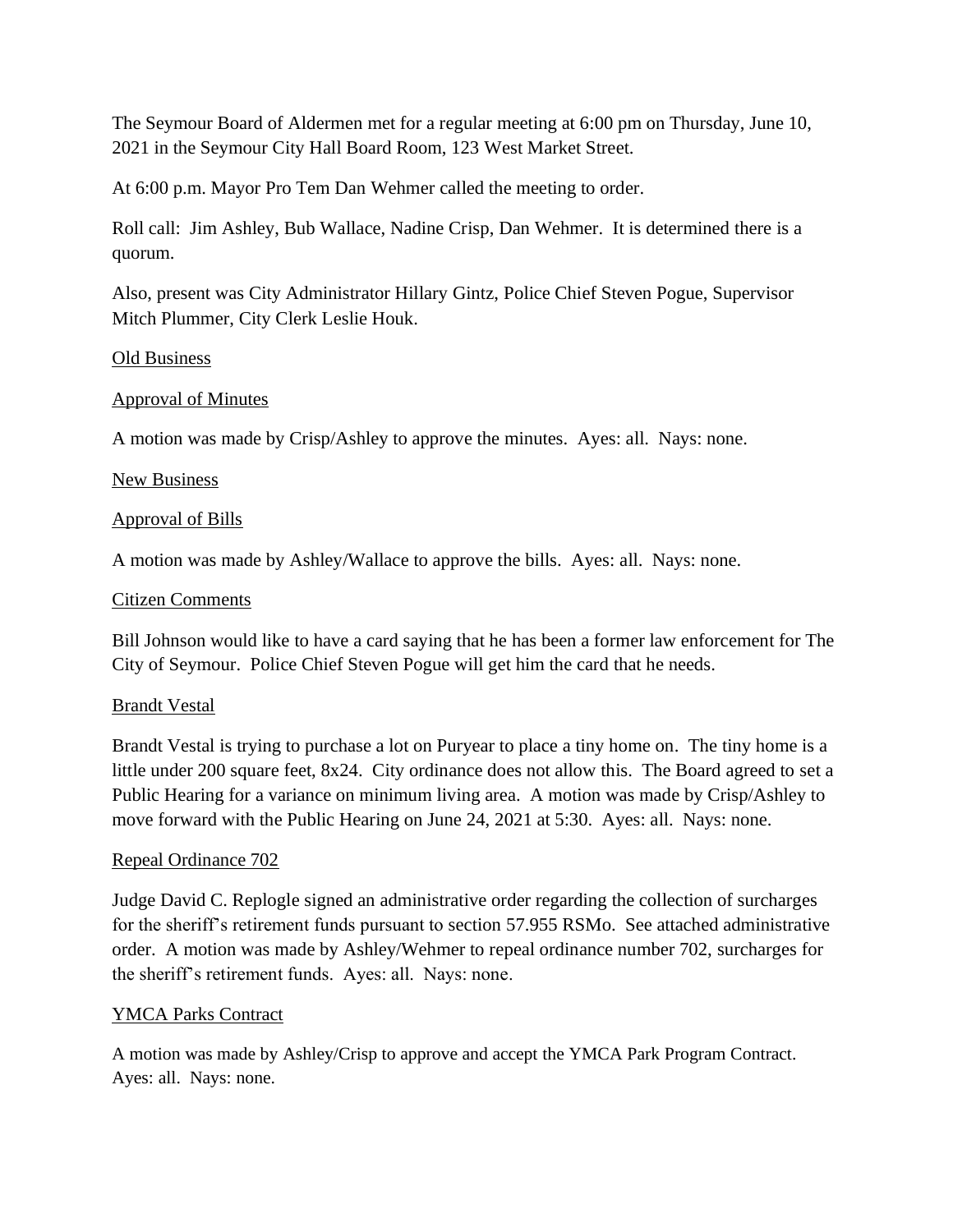## YMCA Pool Contract

A motion was made by Ashley/Wallace to approve and accept the YMCA Pool Maintenance Contract. Ayes: All. Nays: None.

## City Square Reservations Permit

See handout that City Administrator Hillary Gintz prepared. A motion was made by Wallace/Crisp to approve the City Square Reservations Permit effective July 1, 2021. The Aldermen would like to add failure to comply to the rules and regulations could result in issuing of a citation. Ayes: all. Nays: none.

## Bid Opening-2 Trucks

Four bids were received for the 1997 Toyota pickup. Tom Breedlove 750.00, Tom Carpenter 1,111.00, Larry Owens 510.00, Pete Matney 1,501.50. A motion was made by Wallace/Ashley to accept Pete Matney's bid of 1,501.50. Ayes: all. Nays: none.

Eight bids were received for the 2000 Chevrolet pickup 2500. Pete Matney 3,001.50, Andrew Wooden 2,011.00, John Wingo 1,553.00, Tom Carpenter 2,222.00, Joie Welker 2,500.00, Larry Benson 1,500.00, Ellis Boring 3,751.00, Tom Breedlove 3,000.00. A motion was made by Ashley/Crisp to accept Ellis Boring's bid of 3,751.00. Ayes: all. Nays: none.

#### Department Reports

See reports.

Police Report

See report.

#### City Administrator Report

City Administrator Hillary Gintz brought up the Meetings in July. The MIRMA Conference falls on the second meeting. A motion was made by Wallace/Crisp to have just the one meeting, July 8. Ayes: all. Nays: none.

Terry Penner thinks it would be beneficial to purchase an ad in the bicentennial magazine. The Merchants would split the cost if it included the Apple Festival in the ad. The Aldermen are not in favor of advertising at this time.

MODOT will be doing a speed study on C Highway where the Aldermen wanted the speed limit lowered.

Linda Thomas contacted City Administrator Hillary Gintz about flooding on her property due to when Larry Chafin was Mayor, he had a tin horn unplugged on his side of the road. Mitch went